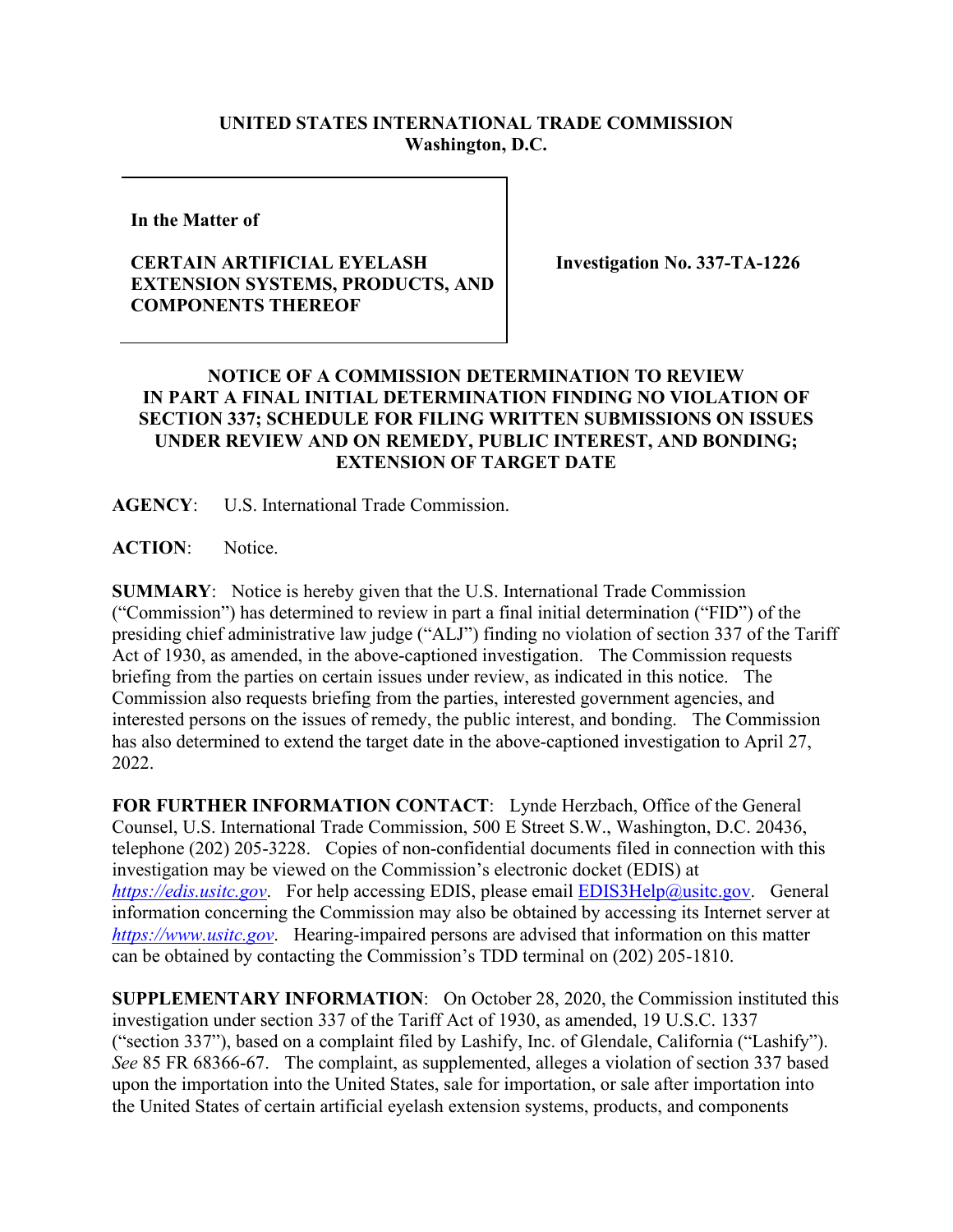thereof by reason of infringement of certain claims of U.S. Patent Nos. 10,660,388 ("the '388 patent") and 10,721,984 ("the '984 patent"), and the sole claim of U.S. Design Patent Nos. D877,416 ("the D'416 patent") and D867,664 ("the D'664 patent"), respectively (collectively, the "Asserted Patents"). The complaint also alleges the existence of a domestic industry. The notice of investigation ("NOI") names nine respondents, including: KISS Nail Products, Inc. of Port Washington, New York ("KISS"); Ulta Beauty, Inc. of Bolingbrook, Illinois ("Ulta"); CVS Health Corporation of Woonsocket, Rhode Island ("CVS"); Walmart, Inc. of Bentonville, Arkansas ("Walmart"); Qingdao Hollyren Cosmetics Co., Ltd. d/b/a Hollyren of Shandong Province, China; Qingdao Xizi International Trading Co., Ltd. d/b/a Xizi Lashes of Shandong Province, China; Qingdao LashBeauty Cosmetic Co., Ltd. d/b/a Worldbeauty of Qingdao, China; Alicia Zeng d/b/a Lilac St. and Artemis Family Beginnings, Inc. of San Francisco, California; and Rachael Gleason d/b/a Avant Garde Beauty Co. of Dallas, Texas. *Id*. The Office of Unfair Import Investigations is also a party to the investigation. *Id*.

The Commission later amended the complaint and NOI to substitute CVS Pharmacy, Inc. of Woonsocket, Rhode Island in place of named respondent CVS Health Corporation and Ulta Salon, Cosmetics & Fragrance, Inc. of Bolingbrook, Illinois in place of named respondent Ulta Beauty, Inc. *See* Order No. 10, *unreviewed by* Comm'n Notice (Feb. 10, 2021); *see also* 86 FR 9535 (Feb. 16, 2021).

The Commission previously terminated the investigation as to claims 2-4 and 7 of the '388 patent and claims 6-8, 12, 18-19, 25-26, and 29 of the '984 patent based on Complainant's partial withdrawal of the complaint. *See* Order No. 24 (Apr. 23, 2021), *unreviewed by* Comm'n Notice (May 11, 2021). The Commission also previously terminated claims 2-5, 10-11, 14, 17, 21-22, and 24 of the '984 patent from the investigation. *See* Order No. 38 (June 22, 2021), *unreviewed by* Comm'n Notice (July 6, 2021).

The Commission previously terminated Rachael Gleason d/b/a Avant Garde Beauty Company from the investigation based on a Consent Order. *See* Order No. 28, *unreviewed by* Comm'n Notice (May 20, 2021).

The Commission previously determined that Lashify failed to satisfy the technical prong of the domestic industry requirement for the '388 patent, thus terminating that patent from the investigation. *See* Order No. 35, *unreviewed by* Comm'n Notice (July 9, 2021).

On October 28, 2021, the presiding ALJ issued the FID, finding that no violation of section 337 has occurred in the importation into the United States, the sale for importation, or the sale within the United States after importation, of certain artificial eyelash extension systems, products, and components thereof. FID at 141-142. The FID finds that two accused products infringe the '984 patent, the'984 patent is not invalid, and Lashify has failed to satisfy the technical prong of the domestic industry requirement with respect to the '984 patent. The FID further finds that the D'416 patent and D'664 patent are infringed and not invalid, and Lashify satisfied the technical prong with respect to both design patents. The FID further finds that Lashify has failed to satisfy the economic prong of the domestic industry requirement with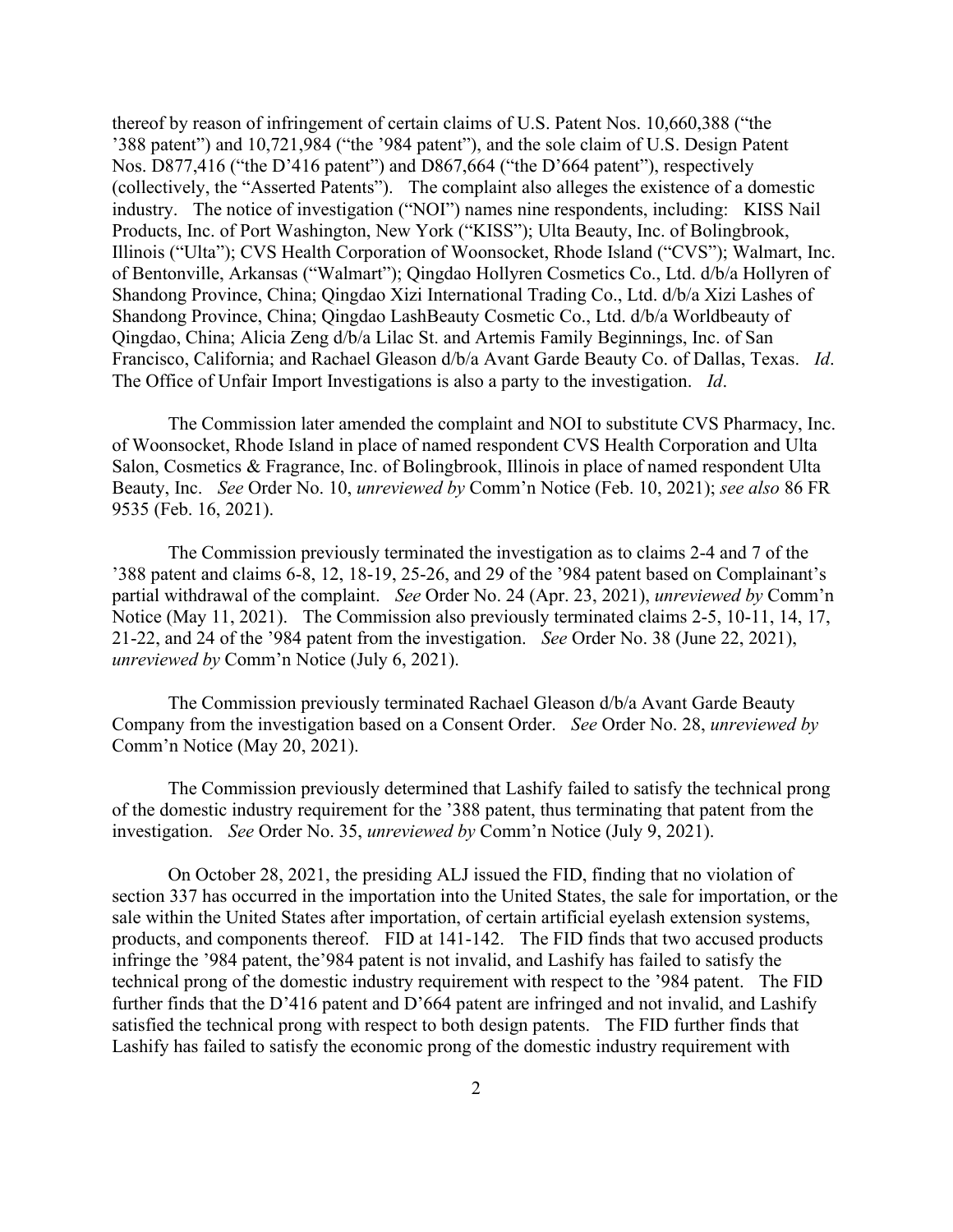respect to all of the Asserted Patents remaining in the investigation. The FID also includes the ALJ's recommended determination on remedy and bonding should the Commission find a violation of section 337. Specifically, the ALJ recommended a limited exclusion order directed to certain artificial eyelash extension systems, products, and components thereof, and cease and desist orders directed to KISS, Ulta, CVS, and Walmart.

On November 9, 2021, Lashify filed a petition for review of the FID's findings of noninfringement, that Lashify has failed to satisfy the technical prong of the domestic industry requirement with respect to the '984 patent, and that Lashify has not satisfied the economic prong of the domestic industry requirement with respect to any of the patents-in-suit. That same day, Respondents filed a contingent petition seeking review of alleged additional, independent grounds of non-infringement and invalidity to support the FID's finding of no violation.

On November 17, 2021, Lashify, Respondents, and OUII filed their respective responses to the petitions for review.

On November 29, 2021, respondents KISS, Ulta, Walmart, and CVS filed a joint submission on the public interest pursuant to Commission Rule 210.50(a)(4) (19 CFR 210.50 (a)(4)). Lashify and OUII did not file a statement on the public interest. No submissions were received in response to the Commission notice seeking public interest submissions. 86 FR 62844-45 (Nov. 12, 2021).

Having examined the record of the investigation, including the FID, the petitions for review, and the responses thereto, the Commission has determined to review the FID in part. In particular, as to the '984 patent, the Commission has determined to review: 1) the FID's findings regarding the technical prong of the domestic industry requirement; and 2) the FID's findings that the asserted claims of the '984 patent are not invalid as obvious. The Commission has further determined to review the FID's findings regarding the economic prong of the domestic industry requirement. The Commission has determined not to review the remainder of the FID.

The Commission has also determined to extend the target date for completing this investigation until April 27, 2022.

In connection with its review, the Commission requests responses to the following questions. The parties are requested to brief their positions with reference to the applicable law and the existing evidentiary record.

- (1) Please discuss whether Complainant should be considered a mere importer when its domestic activities and investments are evaluated as a whole with respect to the asserted patents, rather than when its domestic activities and investments are evaluated in a "line-by-line" approach, with citation to the record evidence.
- (2) To the extent Complainant is not a mere importer and certain domestic activities and investments with respect to the asserted patents excluded by the FID (*see e.g.*,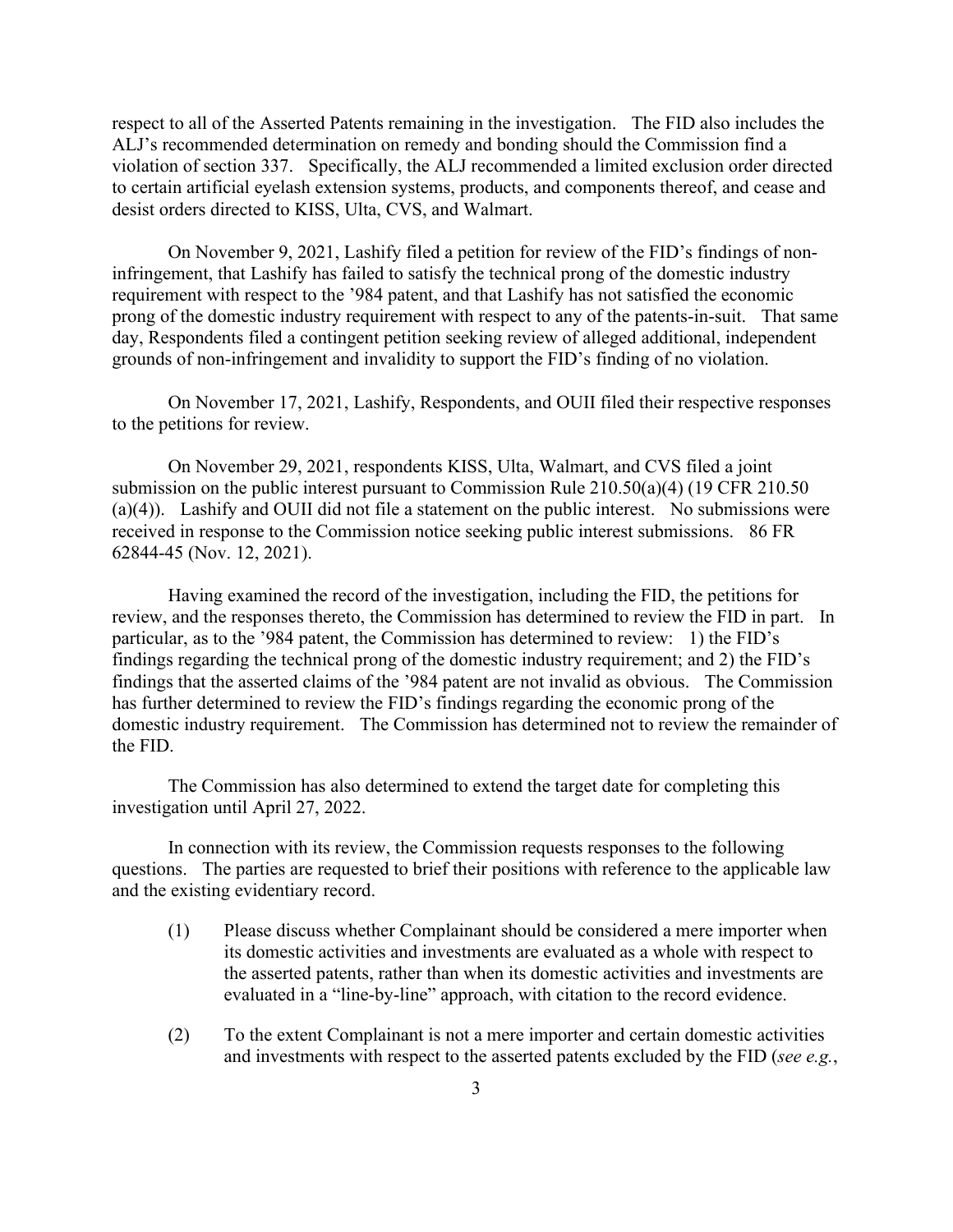certain warehousing/distribution, quality control, and/or sales and marketing expenditures) should be credited as cognizable domestic industry investments, please discuss whether Complainant's cognizable domestic industry investments are significant or substantial within the meaning of section  $337(a)(3)(A)-(C)$ , with citation to record evidence. Please be sure to provide your explanation and data separately for each asserted patent.

The parties are invited to brief only the discrete issues requested above. The parties are not to brief other issues on review, which are adequately presented in the parties' existing filings.

In connection with the final disposition of this investigation, the statute authorizes issuance of, *inter alia,* (1) an exclusion order that could result in the exclusion of the subject articles from entry into the United States; and/or (2) cease and desist orders that could result in the respondents being required to cease and desist from engaging in unfair acts in the importation and sale of such articles. Accordingly, the Commission is interested in receiving written submissions that address the form of remedy, if any, that should be ordered. If a party seeks exclusion of an article from entry into the United States for purposes other than entry for consumption, the party should so indicate and provide information establishing that activities involving other types of entry either are adversely affecting it or likely to do so. For background, see *Certain Devices for Connecting Computers via Telephone Lines*, Inv. No. 337- TA-360, USITC Pub. No. 2843, Comm'n Op. at 7-10 (Dec. 1994). In particular, the written submissions should address any request for a cease and desist order in the context of recent Commission opinions, including those in *Certain Arrowheads with Deploying Blades and Components Thereof and Packaging Therefor*, Inv. No. 337-TA-977, Comm'n Op. (Apr. 28, 2017) and *Certain Electric Skin Care Devices, Brushes and Chargers Therefor, and Kits Containing the Same*, Inv. No. 337-TA-959, Comm'n Op. (Feb. 13, 2017). Specifically, if Complainant seeks a cease and desist order, the written submissions should respond to the following requests:

- (1) Please identify with citations to the record any information regarding commercially significant inventory in the United States as to each respondent against whom a cease and desist order is sought. If Complainant also relies on other significant domestic operations that could undercut the remedy provided by an exclusion order, please identify with citations to the record such information as to each respondent against whom a cease and desist order is sought.
- (2) In relation to the infringing products, please identify any information in the record, including allegations in the pleadings, that addresses the existence of any domestic inventory, any domestic operations, or any sales-related activity directed at the United States for each respondent against whom a cease and desist order is sought.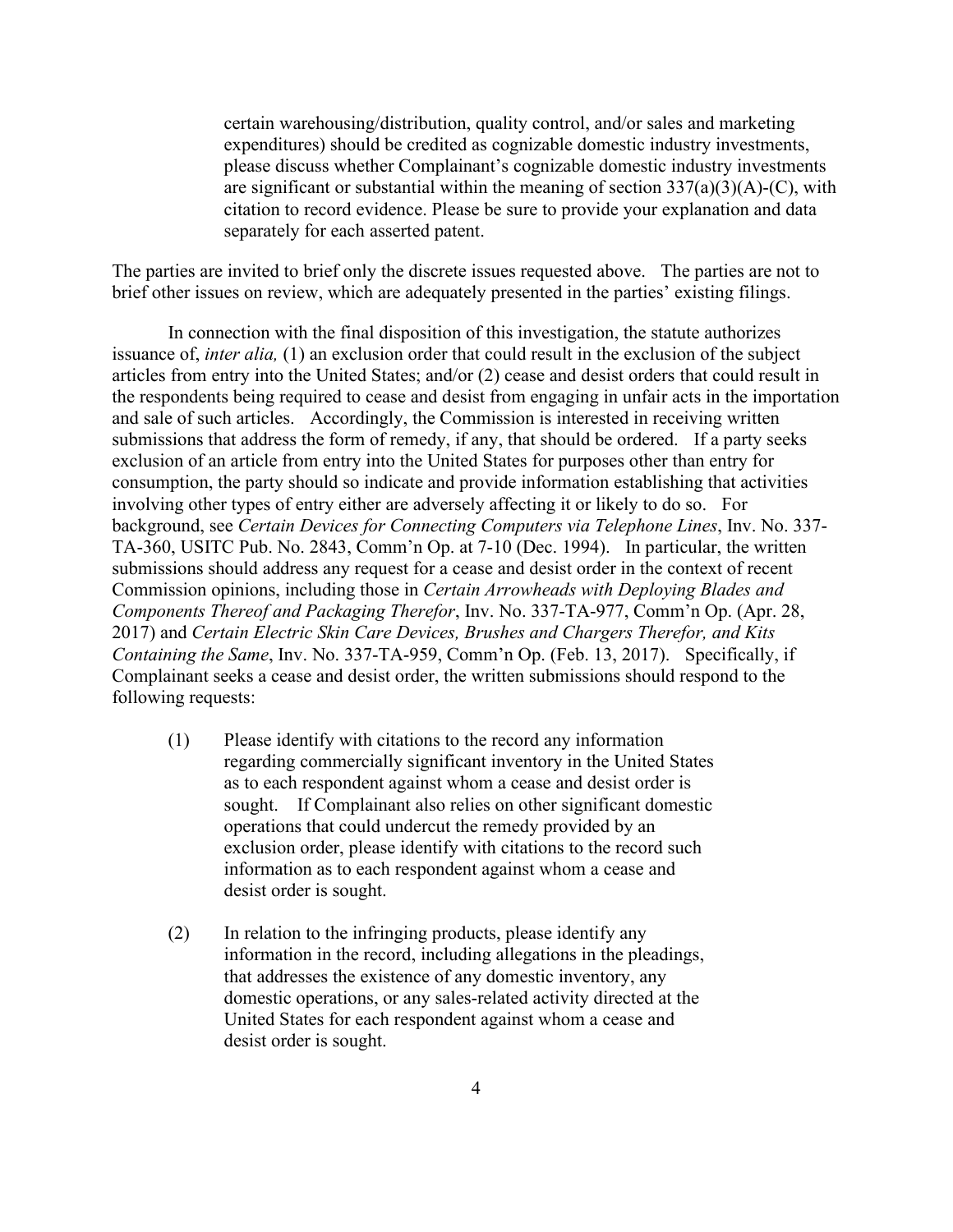The statute requires the Commission to consider the effects of that remedy upon the public interest. The public interest factors the Commission will consider include the effect that an exclusion order and/or cease and desist orders would have on: (1) the public health and welfare, (2) competitive conditions in the U.S. economy, (3) U.S. production of articles that are like or directly competitive with those that are subject to investigation, and (4) U.S. consumers. The Commission is therefore interested in receiving written submissions that address the aforementioned public interest factors in the context of this investigation.

If the Commission orders some form of remedy, the U.S. Trade Representative, as delegated by the President, has 60 days to approve, disapprove, or take no action on the Commission's determination. *See* Presidential Memorandum of July 21, 2005, 70 FR 43251 (July 26, 2005). During this period, the subject articles would be entitled to enter the United States under bond, in an amount determined by the Commission and prescribed by the Secretary of the Treasury. The Commission is therefore interested in receiving submissions concerning the amount of the bond that should be imposed if a remedy is ordered.

**WRITTEN SUBMISSIONS**: The parties to the investigation are requested to file written submissions on the issues identified in this notice. In addition, the parties to the investigation, interested government agencies, and any other interested parties are encouraged to file written submissions on the issues of remedy, the public interest, and bonding. Such submissions should address the recommended determination by the ALJ on remedy and bonding.

In their initial submissions, Complainant is also requested to identify the remedy sought and Complainant and OUII are requested to submit proposed remedial orders for the Commission's consideration. Complainant is further requested to state the dates that the Asserted Patents remaining in the investigation expire, to provide the HTSUS subheadings under which the accused products are imported, and to supply the identification information for all known importers of the products at issue in this investigation. The initial written submissions and proposed remedial orders must be filed no later than close of business on **February 3, 2022**. Reply submissions must be filed no later than the close of business on **February 10, 2022**. No further submissions on these issues will be permitted unless otherwise ordered by the Commission.

Persons filing written submissions must file the original document electronically on or before the deadlines stated above. The Commission's paper filing requirements in 19 CFR 210.4(f) are currently waived. 85 FR 15798 (March 19, 2020). Submissions should refer to the investigation number (Inv. No. 337-TA-1226) in a prominent place on the cover page and/or the first page. (*See* Handbook for Electronic Filing Procedures, *https://www.usitc.gov/documents/handbook\_on\_filing\_procedures.pdf*). Persons with questions regarding filing should contact the Secretary, (202) 205-2000.

Any person desiring to submit a document to the Commission in confidence must request confidential treatment by marking each document with a header indicating that the document contains confidential information. This marking will be deemed to satisfy the request procedure